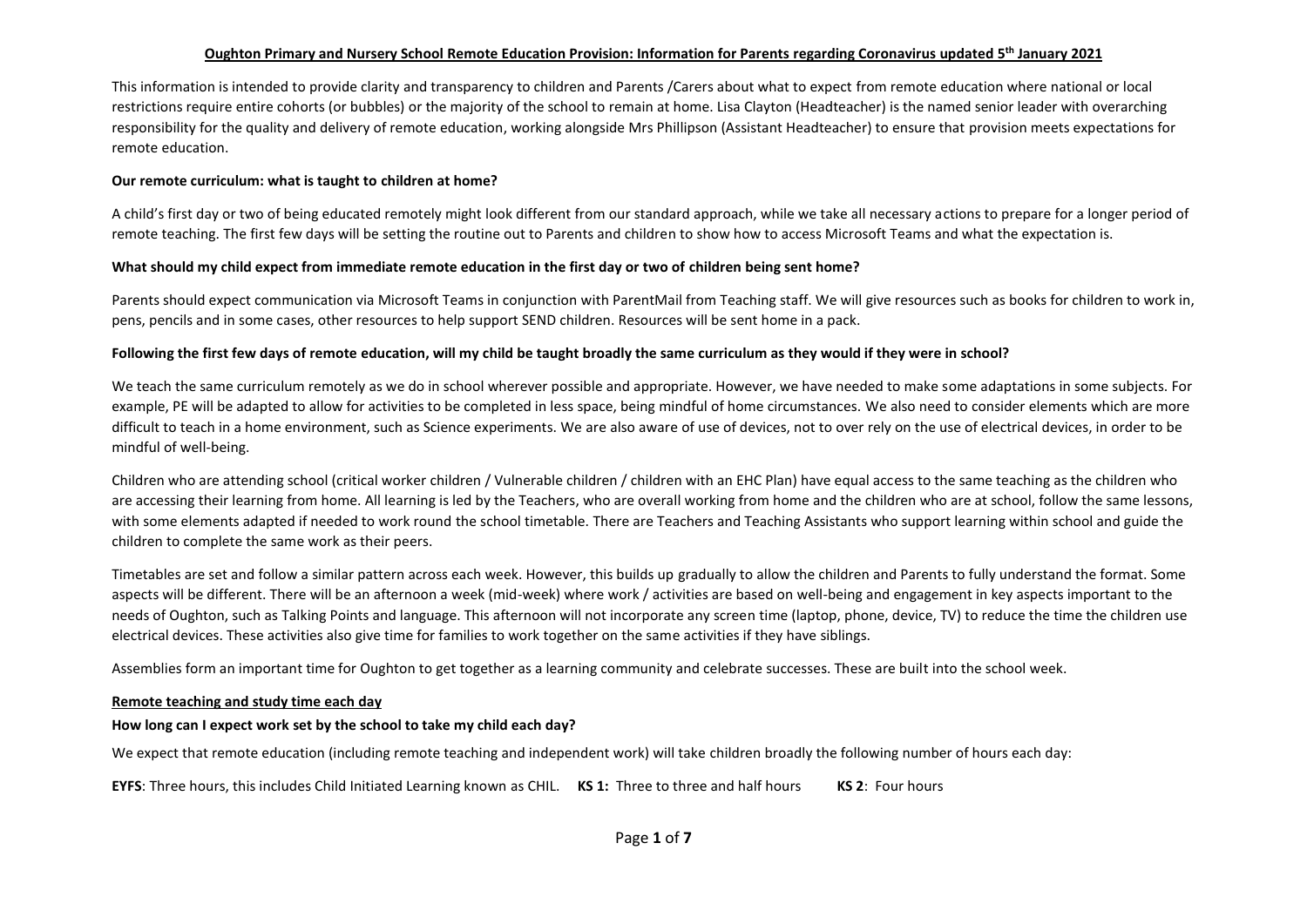## **Overview of different scenarios**

| <b>Scenario</b>              | <b>National Lockdown</b>         | If a child is in school and has | If a child or member of staff in a   | If there is an outbreak of Coronavirus |
|------------------------------|----------------------------------|---------------------------------|--------------------------------------|----------------------------------------|
|                              |                                  | symptoms of Coronavirus         | class/bubble tests positive          | in school                              |
| Parent's                     | All children isolated at home    | Isolation at home and a test.   | Child isolated at home - 10 days.    | Children isolated at home until        |
| responsibility               | unless Parents are a critical    | If test is negative, child      | Parents educate children at home     | reduced risk.                          |
|                              | worker or child is deemed to be  | returns to school as normal.    | following work set by school via     | Parents educate children at home       |
|                              | vulnerable or has an EHC Plan.   |                                 | remote learning platform (Teams).    | following work set by school via       |
|                              | Parents educate children at      |                                 |                                      | Teams.                                 |
|                              | home following work set by       |                                 |                                      |                                        |
|                              | school.                          |                                 |                                      |                                        |
| <b>School responsibility</b> | <b>Follow Government Advice.</b> | Self-isolating children will    | Follow Government / Health           | Follow Government / Health advice.     |
| regarding actions and        | Following guidance previously    | access learning via Teams       | advice. Isolate class/bubble. Letter | Letter sent out.                       |
| education                    | sent.                            | remotely.                       | sent out.                            |                                        |
|                              | Children not in school           |                                 |                                      | If Teacher and class/bubble is         |
|                              | If Teacher is well:              |                                 | If Teacher and class/bubble is       | isolated:                              |
|                              | Teacher to provide work via a    |                                 | isolated:                            | Teachers to provide work for the 10    |
|                              | remote learning platform -       |                                 | Teachers to provide work for the     | days isolation period via Teams.       |
|                              | Teams                            |                                 | 10 days isolation period via Teams.  |                                        |
|                              | If Teacher is ill:               |                                 |                                      | If Teacher is ill:                     |
|                              | Another Teacher will provide     |                                 | If Teacher is ill:                   | Another Teacher will provide work via  |
|                              | work via a remote learning       |                                 | Another Teacher will provide work    | a remote learning platform (Teams).    |
|                              | platform (Teams).                |                                 | via a remote learning platform       |                                        |
|                              |                                  |                                 | (Teams).                             | Consider if children / member has      |
|                              | Vulnerable / EHCP children /     |                                 |                                      | been in Breakfast Club.                |
|                              | <b>Critical Worker children</b>  |                                 | Consider if child / staff member has |                                        |
|                              | Parents to inform school asap if |                                 | been in Breakfast Club.              | Deep clean in all areas of the school  |
|                              | they are critical workers as     |                                 |                                      | used by individual.                    |
|                              | stipulated by the Government.    |                                 | Deep clean in all areas of the       |                                        |
|                              | Children attend School - put     |                                 | school used by individual.           |                                        |
|                              | into groups (mixed ages due to   |                                 |                                      |                                        |
|                              | numbers) and taught by           |                                 |                                      |                                        |
|                              | Teachers / TAs. Similar to       |                                 |                                      |                                        |
|                              | previously, but not all Teachers |                                 |                                      |                                        |
|                              | as they will be providing work   |                                 |                                      |                                        |
|                              | for their classes.               |                                 |                                      |                                        |
| School's                     | Pastoral Team - Mrs Woollon      | Pastoral Team - Mrs Woollon     | Pastoral Team - Mrs Woollon and      | Pastoral Team - Mrs Woollon and Mrs    |
| responsibility re            | and Mrs Phillipson to support    | and Mrs Phillipson to support   | Mrs Phillipson to support families   | Phillipson to support families via     |
| <b>Safeguarding</b>          | families via phone calls.        | families via phone calls.       | via phone calls.                     | phone calls.                           |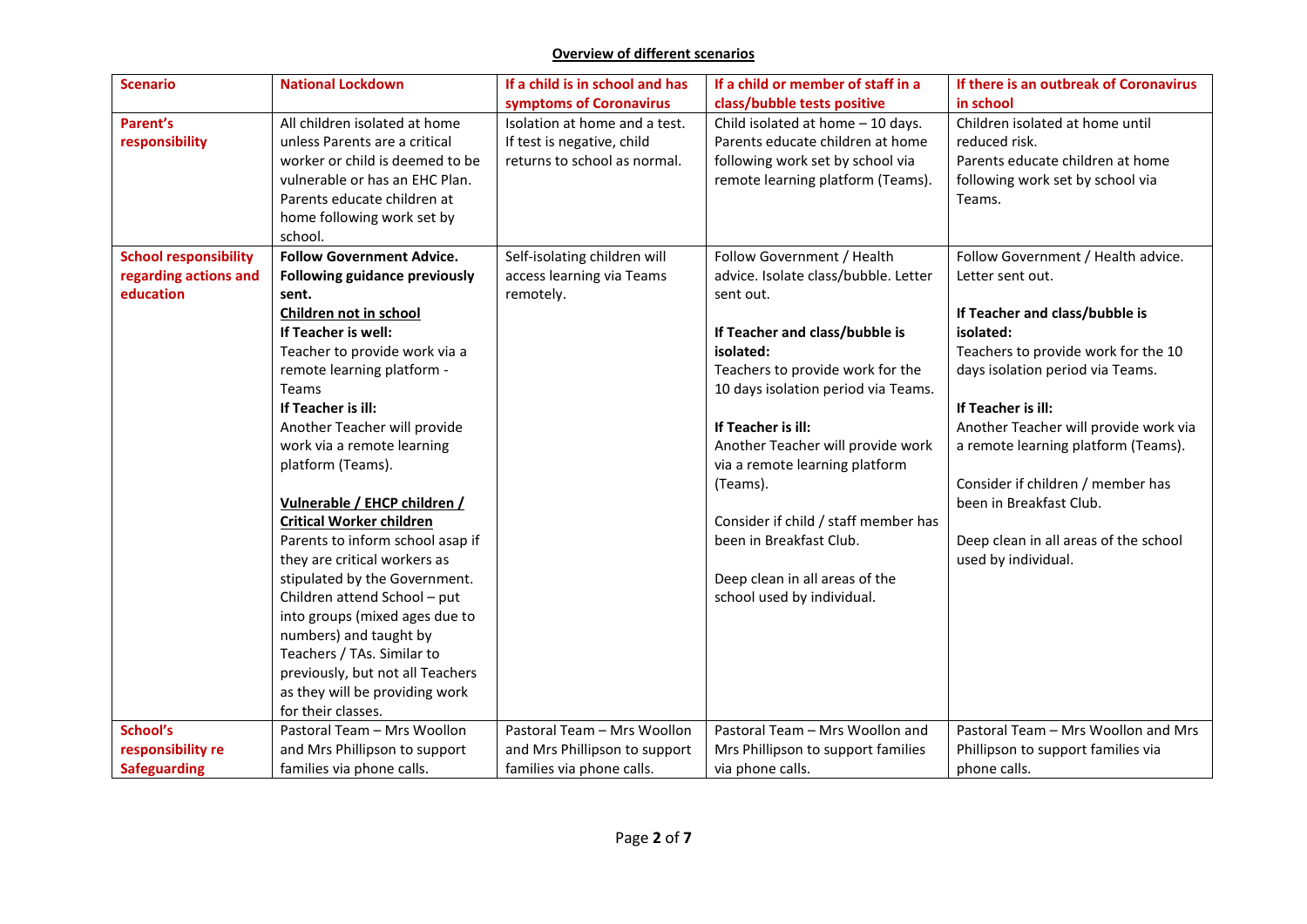## **Remote Learning at Home Responsibilities**

| <b>Parent's responsibility</b>              | To ensure their child accesses their education from home. Every child in the UK has the right to an education and as your<br>child attends Oughton Primary and Nursery School, during a lockdown, Parents are responsible for ensuring their child<br>accesses their education set by the school.<br>To ensure that their child is fully dressed, wearing their school jumper and online at the time of the register and at other |
|---------------------------------------------|-----------------------------------------------------------------------------------------------------------------------------------------------------------------------------------------------------------------------------------------------------------------------------------------------------------------------------------------------------------------------------------------------------------------------------------|
|                                             | stipulated times for contact with the Teacher and other children.                                                                                                                                                                                                                                                                                                                                                                 |
|                                             | To ensure that their child is working in a shared living space, not a bedroom / bathroom whilst online.                                                                                                                                                                                                                                                                                                                           |
|                                             | To ensure that their child completes tasks, which is set by the teacher, ready to share with school staff.                                                                                                                                                                                                                                                                                                                        |
|                                             | To keep their child safe when using the internet $-$ regarding sites used.                                                                                                                                                                                                                                                                                                                                                        |
|                                             | To ensure that their child uses Microsoft Teams in a safe way.                                                                                                                                                                                                                                                                                                                                                                    |
|                                             | Parent to continue to inform us off any illness regarding their child in the normal manner to ensure that attendance                                                                                                                                                                                                                                                                                                              |
|                                             | records are kept.                                                                                                                                                                                                                                                                                                                                                                                                                 |
|                                             | To follow the Online Safety Policy Agreement, previously signed.                                                                                                                                                                                                                                                                                                                                                                  |
| <b>Children's responsibility</b>            | To engage with the learning set, being punctual for Register / Teacher contact times or any other sessions booked<br>$\bullet$                                                                                                                                                                                                                                                                                                    |
|                                             | To take pride in their work and ensure that the work produced is to a high standard as expected by Teachers.                                                                                                                                                                                                                                                                                                                      |
|                                             | To follow the Online Safety Policy Agreement, previously signed.                                                                                                                                                                                                                                                                                                                                                                  |
|                                             | To keep themselves safe when using the internet - regarding sites used.                                                                                                                                                                                                                                                                                                                                                           |
|                                             | To ensure that they use Microsoft Teams in a safe and respectful way, including messages posted.<br>$\bullet$                                                                                                                                                                                                                                                                                                                     |
| School responsibility regarding actions and | Staff will follow professional guidelines whilst working online from home.<br>$\bullet$                                                                                                                                                                                                                                                                                                                                           |
| education                                   | Staff will be on Microsoft Teams at set times.                                                                                                                                                                                                                                                                                                                                                                                    |
|                                             | Staff based at home to be in a shared living space.                                                                                                                                                                                                                                                                                                                                                                               |
|                                             | Teachers to set work which can be carried out at home, mindful of limited resources.                                                                                                                                                                                                                                                                                                                                              |
|                                             | Teachers to give feedback to children on their learning as best as possible.                                                                                                                                                                                                                                                                                                                                                      |
|                                             | Each child will have their own log in regarding Microsoft Teams.                                                                                                                                                                                                                                                                                                                                                                  |
|                                             | School will be aware of family circumstances regarding the number of children sharing devices within one household and                                                                                                                                                                                                                                                                                                            |
|                                             | the need to be flexible when there are more than 2 children learning from home within a household.                                                                                                                                                                                                                                                                                                                                |
|                                             | Pack to be given to each child to support their home learning.                                                                                                                                                                                                                                                                                                                                                                    |
| <b>School's responsibility regarding</b>    | Staff will follow safe guidelines whilst working from home - open and transparent.<br>$\bullet$                                                                                                                                                                                                                                                                                                                                   |
| <b>Safeguarding</b>                         | DSPs (Designated Senior Persons for Child Protection - Mrs Clayton, Mrs Phillipson and Mrs Woollon) will continue to                                                                                                                                                                                                                                                                                                              |
|                                             | follow Safeguarding procedures including checking to ensure that children are accessing their education. If a child is not                                                                                                                                                                                                                                                                                                        |
|                                             | accessing an education at home, this may be deemed as a Safeguarding issue. DSPs will continue to work with outside                                                                                                                                                                                                                                                                                                               |
|                                             | agencies, including Children's Services.                                                                                                                                                                                                                                                                                                                                                                                          |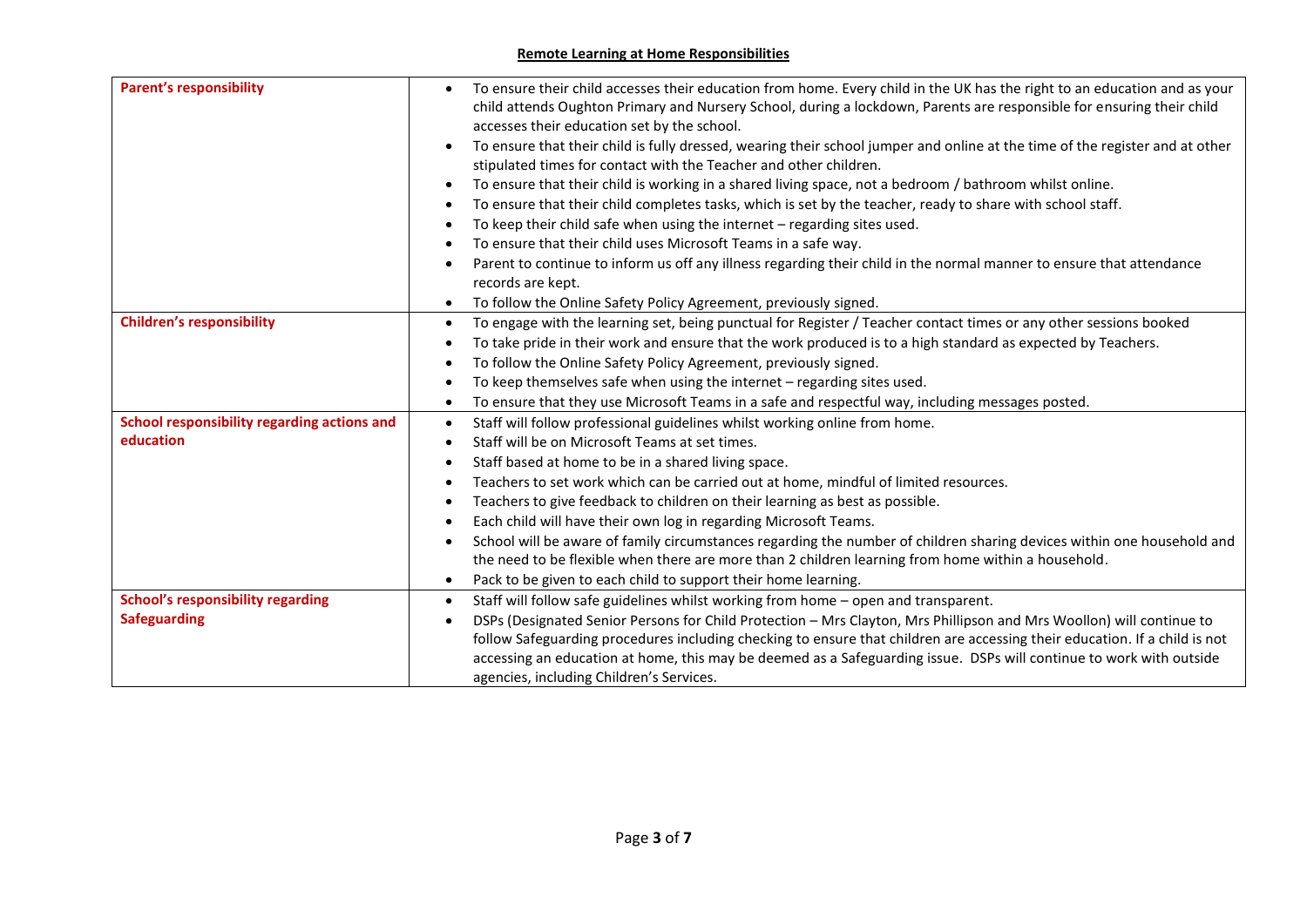# **Timetable**

|                     | <b>Information per class</b>                                                        | In school with Critical Worker / Vulnerable / children with EHC Plan   |
|---------------------|-------------------------------------------------------------------------------------|------------------------------------------------------------------------|
| <b>Register and</b> | Whole school Lockdown                                                               | Mrs Lopez / Mrs Baverstock - KS 2 - Y6, Y5, Y4 in Beech RH             |
| contact with        | Year 6 - 8:55am / 12.55pm - Mrs Smith                                               | Miss Daniels / Mrs Strange - KS 1/Y3 - in Oak                          |
| <b>Teachers</b>     | Year $5 - 9.00$ am / 12.55pm - Mr Marshall                                          | Miss Ward / Mrs Murray - EYFS - Nursery and Reception in Nursery       |
|                     | Year $4 - 9.10$ am / 1:15pm $-$ Mrs Harvey                                          | Classroom.                                                             |
|                     | Year $3 - 8.50$ am / 1:05pm - Mr Lewis                                              | If Nursery children are in school as a whole bubble - Miss Ward with   |
|                     | Year $2 - 9:05$ am / 1:10pm - Mrs Stephenson                                        | the team of TAs will be teaching the class as normal.                  |
|                     | Year 1 - 9:20am / 1:30pm - Mrs Savage and Mrs Brand                                 |                                                                        |
|                     | Reception - 9:05am / 12:45pm - Miss Hurley                                          | TAs will support within groups - KS 2, KS 1, Early Years.              |
|                     | Nursery (If not in school) - 9:30am - Miss Hurley (Mrs Murray/Miss Ward at          |                                                                        |
|                     | times)                                                                              | TAs will be supporting children to access their learning, give support |
|                     | TAs will be phoning Parents weekly to see if there are any issues, supporting       | where needed - interventions 1:1 etc /support staff with resources to  |
|                     | online learning delivering interventions to groups and planning resources for       | aid learning.                                                          |
|                     | children to support their learning on Teams.                                        |                                                                        |
|                     | Mrs Phillipson will be supporting SEND children and children with EHC Plans.        | Mrs Woollon will be supporting children pastorally if needed. Mrs      |
|                     |                                                                                     | Phillipson to support EHC Plan children as needed.                     |
| <b>Expectation</b>  | Register / contact with Teacher twice a day- at this point the Teacher will explain | Children will be following the main Maths / English lessons as set by  |
| regarding lessons   | the expectation of the work to complete for that part of the day.                   | their Teachers.                                                        |
| Y1 to Y6            |                                                                                     |                                                                        |
|                     | Maths and English lesson - daily                                                    | Laptops will be made accessible to children to use within school via   |
|                     | Phonics lesson - Y1 / Y2 or Reading activity - daily Y3-Y6                          | Teams to work alongside their Class Teacher and class to ensure equal  |
|                     | Other curriculum subjects - weekly across the week.                                 | access to other children in their class.                               |
|                     |                                                                                     |                                                                        |
|                     | Maths / English lessons will be planned and delivered in a variety of ways such as  |                                                                        |
|                     | Powerpoints / sways / videos / explanations / tasks. These lessons will not be live |                                                                        |
|                     | due to a high number of siblings across the school and families sharing devices.    |                                                                        |
|                     | However, the Register / Contact with Teacher will be live and may incorporate       |                                                                        |
|                     | some teaching.                                                                      |                                                                        |
|                     |                                                                                     |                                                                        |
| <b>Expectation</b>  | Register / contact with Teacher - at this point the Teacher will explain the        | Children will be following the main lessons as set by their Teachers.  |
| regarding lessons   | expectation of the work to complete for that day.                                   |                                                                        |
| <b>EYFS</b>         | Phonics and Maths lesson - daily                                                    | Laptops / use of IWB to be made accessible to children to use within   |
|                     | Stories.                                                                            | school via Teams to work alongside their class teacher and class to    |
|                     | Other areas of the EYFS curriculum will be set across the week.                     | ensure equal access to other children in their class.                  |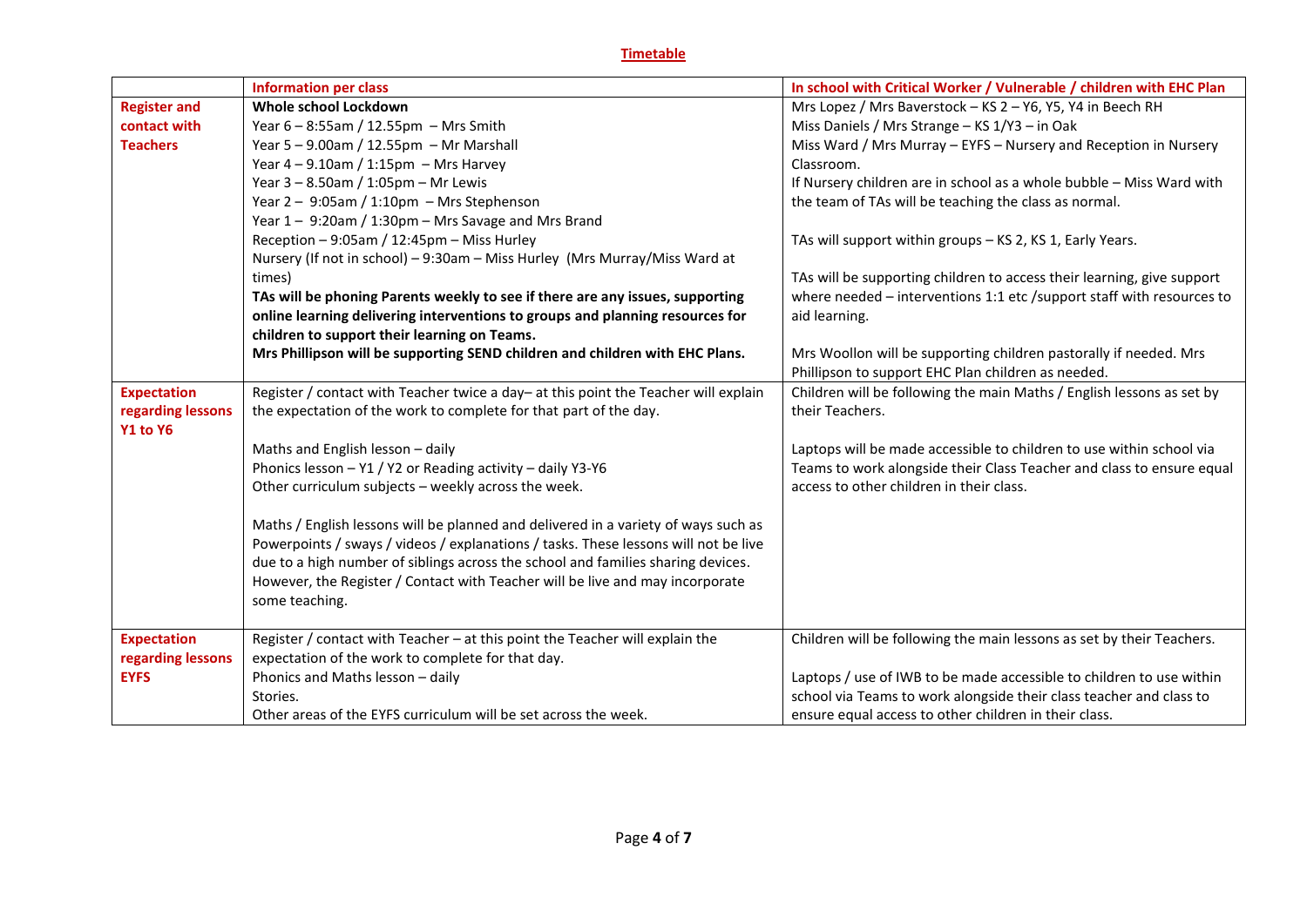#### **Accessing remote education**

#### **How will my child access any online remote education you are providing?**

All children have been given a log in for Microsoft Teams. Year 1, 2, 3, 4, 5 and 6 have used this platform in the autumn 2020 term in order to prepare them for using this in case of remote learning being provided during a lockdown. Home Learning tasks were given through this platform in autumn 2020 and Parents were provided with instructions regarding access. Additional instructions were given in January 2021. Children and Parents were encouraged to become familiar with this platform via letters and newsletters (autumn 2020 and January 2021)

#### **If my child does not have digital or online access at home, how will you support them to access remote education?**

In the autumn 2020 term, we sought information from Parents via a ParentMail form to find out if families had online access and devices at home. We recognise that some children may not have suitable online access at home. We take the following approaches to support those children to access remote education:

- We will issue and lend a learning device to children who only have smartphones in their household in the first instance.
- We will issue and lend a learning device to children who are sharing devices with Parents who are working and / or siblings in the second instance.
- We will issue and lend a learning device to children who require it to support their learning if they do not have a suitable device which accesses the programs which are in use.
- We continually communicate to Parents regarding devices via phone calls and questioning via Microsoft Teams to see if devices are needed. We also will send out letters / information for Parents to email [admin@oughton.herts.sch.uk](mailto:admin@oughton.herts.sch.uk) if they require support.
- We will contact HCC to see if we can access devices that enable an internet connection (for example, routers or dongles) to lend to Parents. We will phone Parents to discuss this, if this is the case.
- We will signpost Parents to fill in a ParentMail form for us to apply for free data to support families to access the internet.
- Children can submit their work via taking photos and emailing to the school, putting on the Microsoft Teams platform or taking photos of their work in their books and submitting it. As Teachers will overall be working from home, photos will need to be taken and work emailed to the Teachers.
- We will, in extreme circumstances, print materials for children for a limited period until they can access online remote learning. However, there must be a clear reason for this ie the Parent does not have any internet. It is a not a choice for Parents to request paper copies if they do have access to the internet as the Teaching is provided through this platform.

#### **How will my child be taught remotely?**

We use a combination of the following approaches to teach children remotely:

- Live teaching (online lessons) these are not full sessions but short aspects, often incorporated in the Register / Contact with the Teacher time 2x daily.
- Recorded teaching (e.g, video/audio recordings made by Teachers)
- Sways / Powerpoints / word documents which explain concepts step by step (made by Teachers)
- Assignments set via Microsoft Teams children can access the assignments and respond straight on the task.
- Practical activities produced by teachers (e.g. Early Years this works particularly well)
- Websites supporting the teaching of specific subjects or areas used by Oughton, such as TT Rockstars, Lexia, Charanga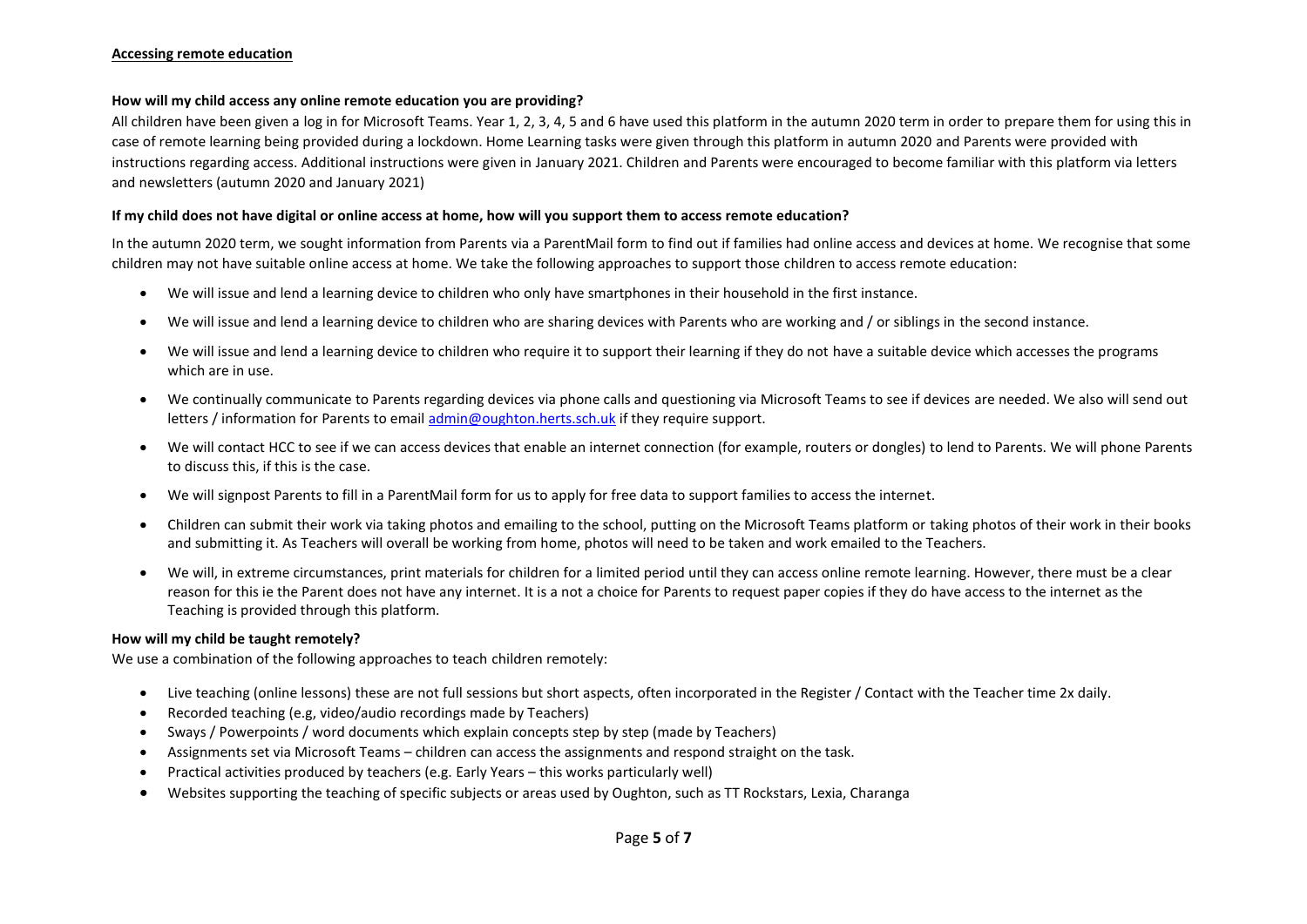## **Engagement and feedback**

Please see the responsibilities of both Parents and children with remote learning set out on Page 3. We expect children to be present for their Registration / contact with Teacher twice a day. This is checked twice a day. Phone calls will be made to Parents if children are not accessing this aspect or if we have any concerns about the work they are completing. We expect Parents to support their children with engaging with remote learning and the tasks set. We expect Parents to keep to the set routines laid out by Oughton. These routines, where possible, are similar to the normal school day.

#### **How will you check whether my child is engaging with their work and how will I be informed if there are concerns?**

We will check the Register / contact with the Teacher and phone Parents if children are not accessing this or lack engagement with remote learning. We will also send letters, ParentMail messages – emails / texts or emails.

In some cases, Social Care or the Attendance Team will be contacted if there are concerns surrounding Parents neglecting their child's education.

#### **How will you assess my child's work and progress?**

Feedback can take many forms and may not always mean extensive written comments for individual children. For example, whole-class feedback or quizzes marked automatically via digital platforms are also valid and effective methods, amongst many others. Our approach to feeding back on work is as follows:

- Verbal feedback to children during contact time with Teachers
- Comments via chat / channels via Microsoft Teams
- Marking and feedback on individual pieces of work via Microsoft Teams
- Reward systems in place stickers, housepoints, Golden Book and Superstar Awards

#### **Additional support for children with particular needs**

## **How will you work with me to help my child who needs additional support from adults at home to access remote education?**

We recognise that some children, for example some children with special educational needs and disabilities (SEND), may not be able to access remote education without support from adults at home. We acknowledge the difficulties this may place on families, and we will work with Parents/ Carers to support those children in the following ways:

- We phone Parents and discuss ways to help the children
- We provide differentiated activities and intervention programs to support key elements
- We provide extra resources to help some children
- We regularly communicate with Parents via Microsoft Teams to help support.
- We provide SEND support via our Assistant Headteacher for Inclusion and a Learning Teaching Assistant through packs of work to support an EHC Plan, phone calls and meetings if deemed necessary.
- We provide Pastoral Support via our Pastoral Manager and Behaviour Teaching Assistant through phone calls and meetings if deemed necessary.